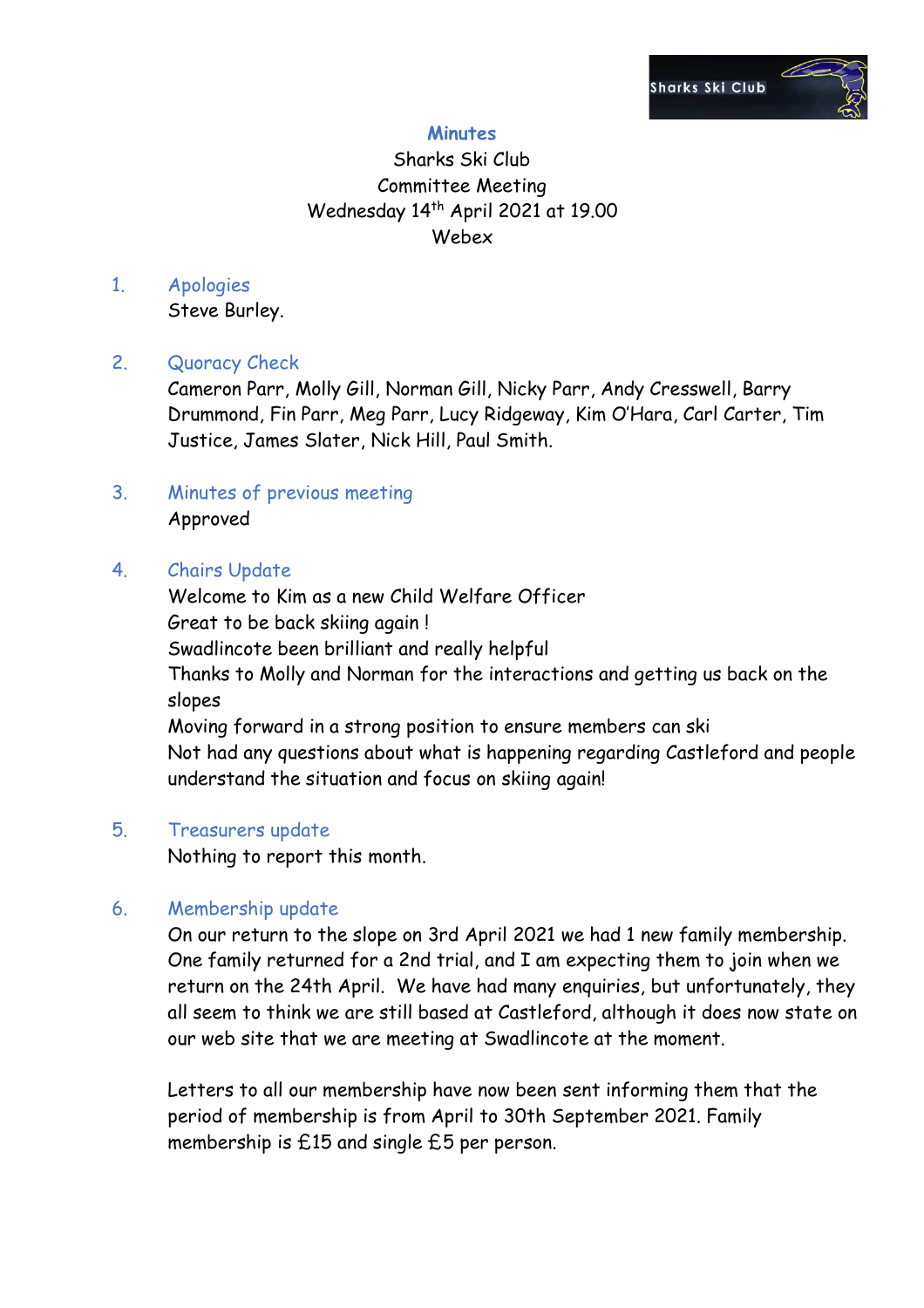

We already have 47 members paid. This has been helped by us now being able to collect both subs and membership at the same time due to our new card machine. Thank you to Steve, Cameron and Nicky.

# 7. Welfare Officers update

We now have Kim on board thanks for accepting the role! Julie supporting the handover with Carl and Kim Kim been updating the welfare officers posters

SSE – we will put a link on our website to the Magic part which was useful

## 8. Club Captains update

Lockdown quizzes and teams meetings! Great fun for all and good engagement Plans for the next few months include

- Duel Salmon will be returning (June time)
- Summer plan to arrange a Rother Valley day out (End 27<sup>th</sup> June / 4<sup>th</sup> July - Sunday)
- Fancy Dress on the weekend of May  $8^{th}$  Superhero / Starwars

## 9. Skiing update (race, general)

### **General – Molly**

A very short report as this time we have only just returned to skiing after being 'Locked down' on 30 December 2020. So, to date, our first session was on 3rd April 2021 back at Swadlincote.

We were unable to accommodate everyone as our permitted numbers on the slope still remain at 40 plus instructors. It was also hampered by having to share the slope with B.S.A. (British Ski Academy) as there was a mix up with the bookings by the new manager. He has now left and we are awaiting another new manager...!! Still, everyone really enjoyed it and was happy to be back skiing once more.

The second Saturday was much better as we now had the slope to ourselves once more. The atmosphere was electric and again a good time was had by all. Due to Covid restrictions, Swadlincote were unable to serve us with our normal break drinks, and coffee for the lifties, so these were very kindly brought by Kim & John O'Hara along with buns and flapjack.

A big THANK YOU to both of them.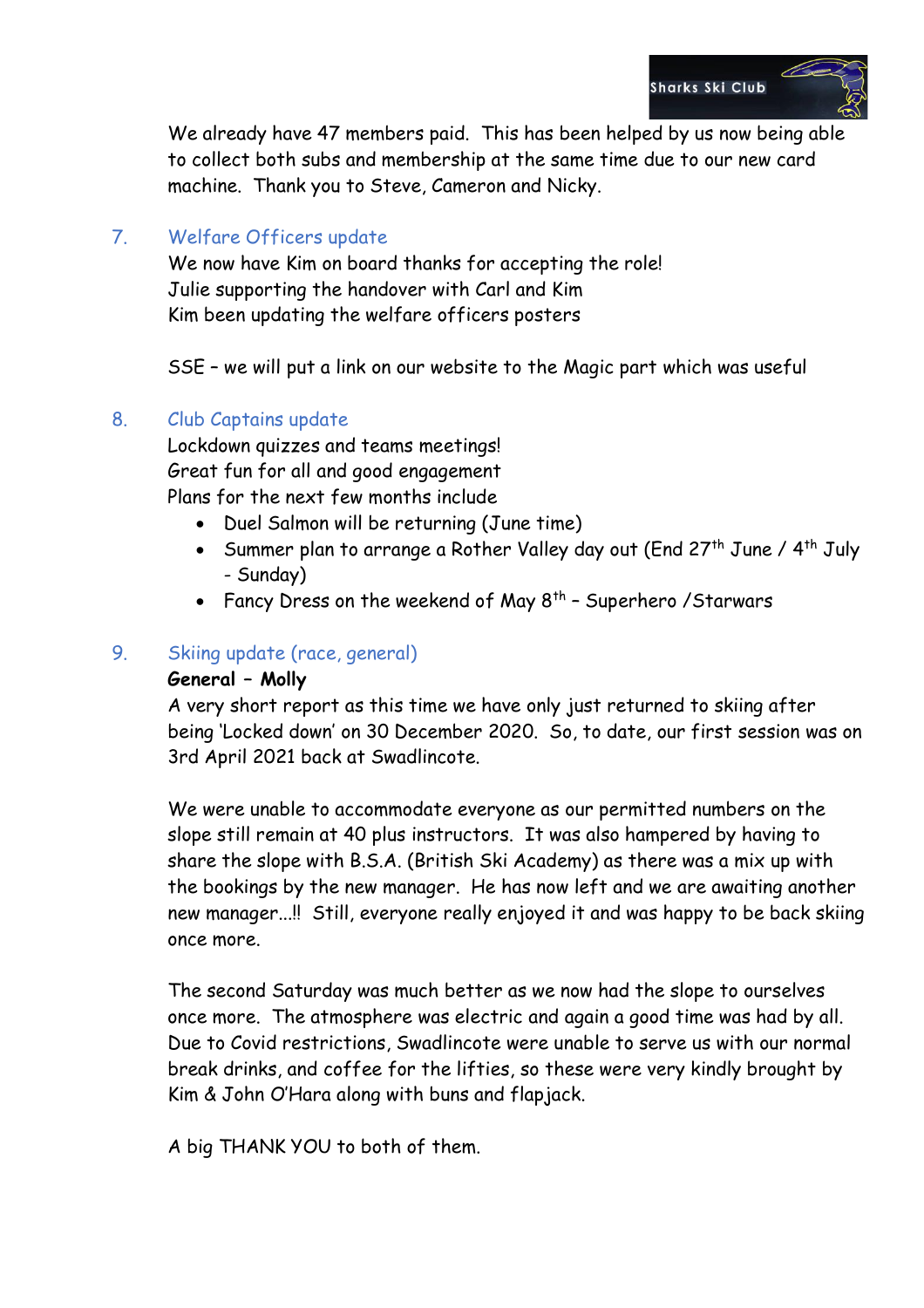

There will not be a session this coming Saturday 17th as the slope is booked out to a private enterprise, therefore our next session is on 24th April which will be a 3 hour one to include extra race training.

#### **Race – Paul**

Not a lot happening on the race front  $\odot$ 

Feedback that the Summer Race League at Rossendale is not going ahead Paul will be contacting Pendle Ski Club with regard to developments around their Winter Race League which traditionally starts end Sept/early October.

Really looking forward to the race training on the 24<sup>th</sup>!

The more race training session the better until we get the races started again expecting next winter

## 10. Coaching update

Coaching update – lots of stuff happing in the background Sept 11<sup>th</sup> Annual training day and licence refresher session (re validation) Task Manual – moving forward. Instructor session for next Tuesday 20<sup>th</sup> April

# 11. Holiday update

Our planned holiday for Easter 2021 was again cancelled due to Covid. Ski 2 are still in the process of returning all money paid.

Sharks have started returning money paid to us for ski lessons – Steve working with the bank to get the issue resolved.

As reported at the last meeting, the only date that all Authorities are on holiday at the same time is w/c 9th April 2022. My view is that this is pretty late for skiing conditions to be good enough for skiing and I think most resorts will close on the 10th April which is the usual time.

You can of course go to a high resort, but that will be extremely expensive and busy. I will keep checking what is on offer and report back as soon as possible. Sadly, I think we may have to give it a miss next year especially as we are still uncertain regarding the Covid restriction situation.

### 12. AOB

SSE – Move the sharks location to Swadlincote from Castleford and have a pop up on the web site if possible.